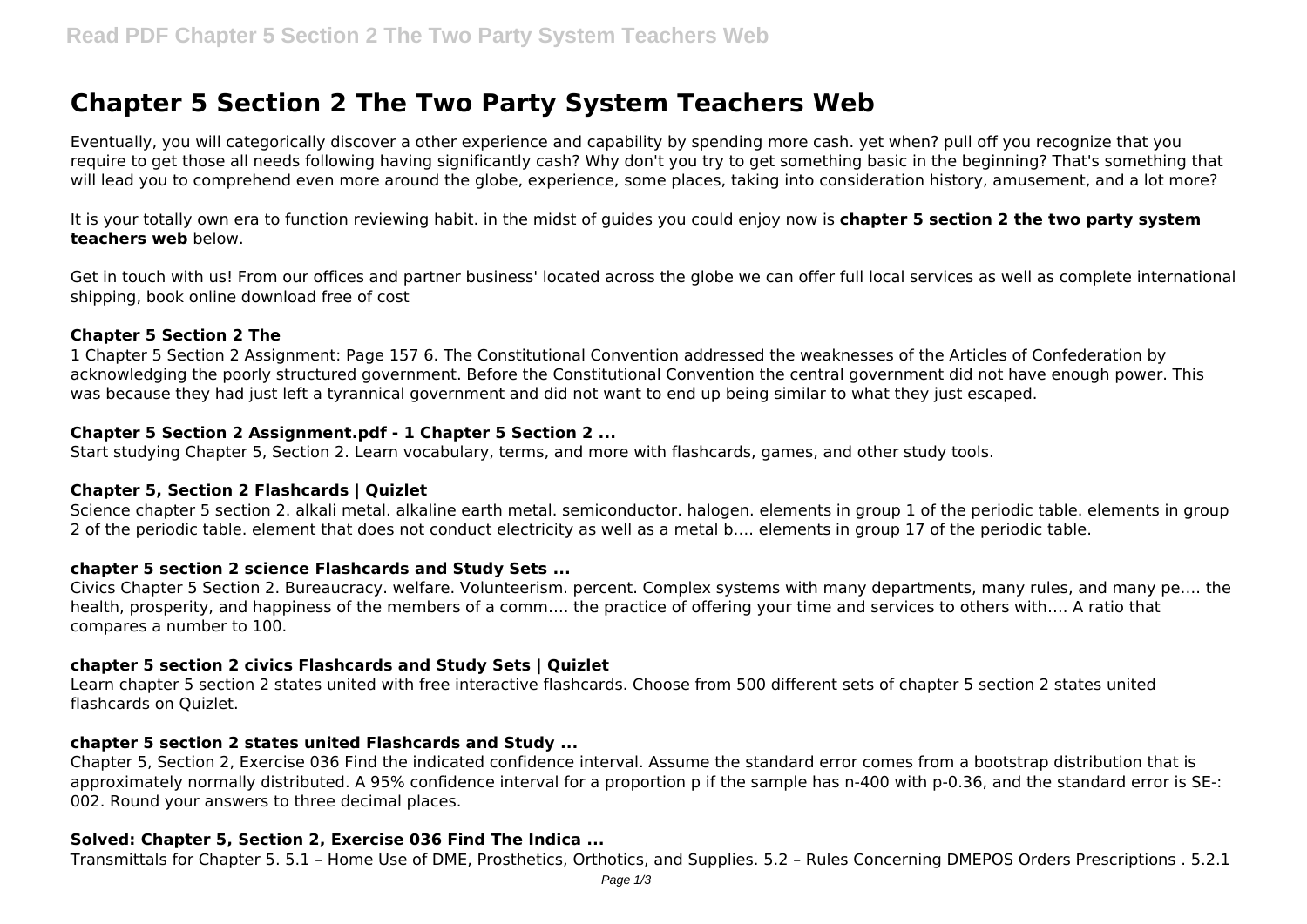– Standard Written Order/ Prescription (SWO) 5.2.2 – Required Elements of a SWO. 5.2.3 – Who can complete a SWO . 5.2.4 – Timing of the Order/Prescription. 5.2.5 - When a New Order ...

## **Medicare Program Integrity Manual - CMS**

The International Code Council (ICC) is a non-profit organization dedicated to developing model codes and standards used in the design, build and compliance process. The International Codes (I-Codes) are the widely accepted, comprehensive set of model codes used in the US and abroad to help ensure the engineering of safe, sustainable, affordable and resilient structures.

## **IBC2015 - CHAPTER 5**

1984: Book 2, Chapter 5. LitCharts assigns a color and icon to each theme in 1984, which you can use to track the themes throughout the work. Syme is vaporized and becomes an unperson. As a heat wave grips the city, the city is consumed by preparations for Hate Week.

## **1984 Book 2, Chapter 5 Summary & Analysis | LitCharts**

Language in this section is defined or described in Pub. 100-02, chapter 15, sections 220 and 230. Section §1834(k)(5) to the Social Security Act (the Act), requires that all claims for outpatient rehabilitation services and comprehensive outpatient rehabilitation facility (CORF) services, be reported using a uniform coding system.

## **Medicare Claims Processing Manual**

Chapter 5.2 outlines procedures that are to be followed regardless of the type of report being conducted. Procedures specific to Investigations, Family Assessments, Juvenile Assessments, and OHI reports are covered in their individual sub-sections of this chapter.

# **Section 2, Chapter 5 (Child Abuse and Neglect Reports ...**

Section 2 Funds 5-201 General Caltrans aims to complete construction projects within the planned scope, allotted time, and projected budget. The project allotment includes a contingency fund for unforeseen expenses or unknown factors encountered during construction.

# **Chapter 5: Contract Administration, Section 2: Funds ...**

Chapter 5, Section 2 Stephen awakens in the morning in a mood of contentment and enchantment, having dreamed of erotic union with his beloved. Savoring the feeling, he undertakes to write down a romantic poem he has composed.

# **A Portrait of the Artist as a Young Man: Chapter 5 ...**

Major sources of air pollution as defined in WAQSR Chapter 6, Section 3. Any source, including an area source, subject to a standard, limitation, or other requirement under Section 111 of the Clean Air Act (New Source Performance Standards) and WAQSR Chapter 5, Section 2.\*

## **About Title V**

Section 2, Chapter 5 (Child Abuse and Neglect Reports), Subsection 4 – Family Assessments (Effective 01/13/20) Table of Contents. 5.4 Family Assessments. 5.4.1 Involving Law Enforcement in a Family Assessment. 5.4.2 Making a Conclusion. 5.4.2.1 Safety Re-Assurance in Delayed Assessments.

## **Section 2, Chapter 5 (Child Abuse and Neglect Reports ...**

chapter 1 chapter 2 chapter 3 chapter 4 chapter 5 chapter 6 chapter 7 chapter 8. section: section 1 section 2 section 3 section 4 section 5 section 6